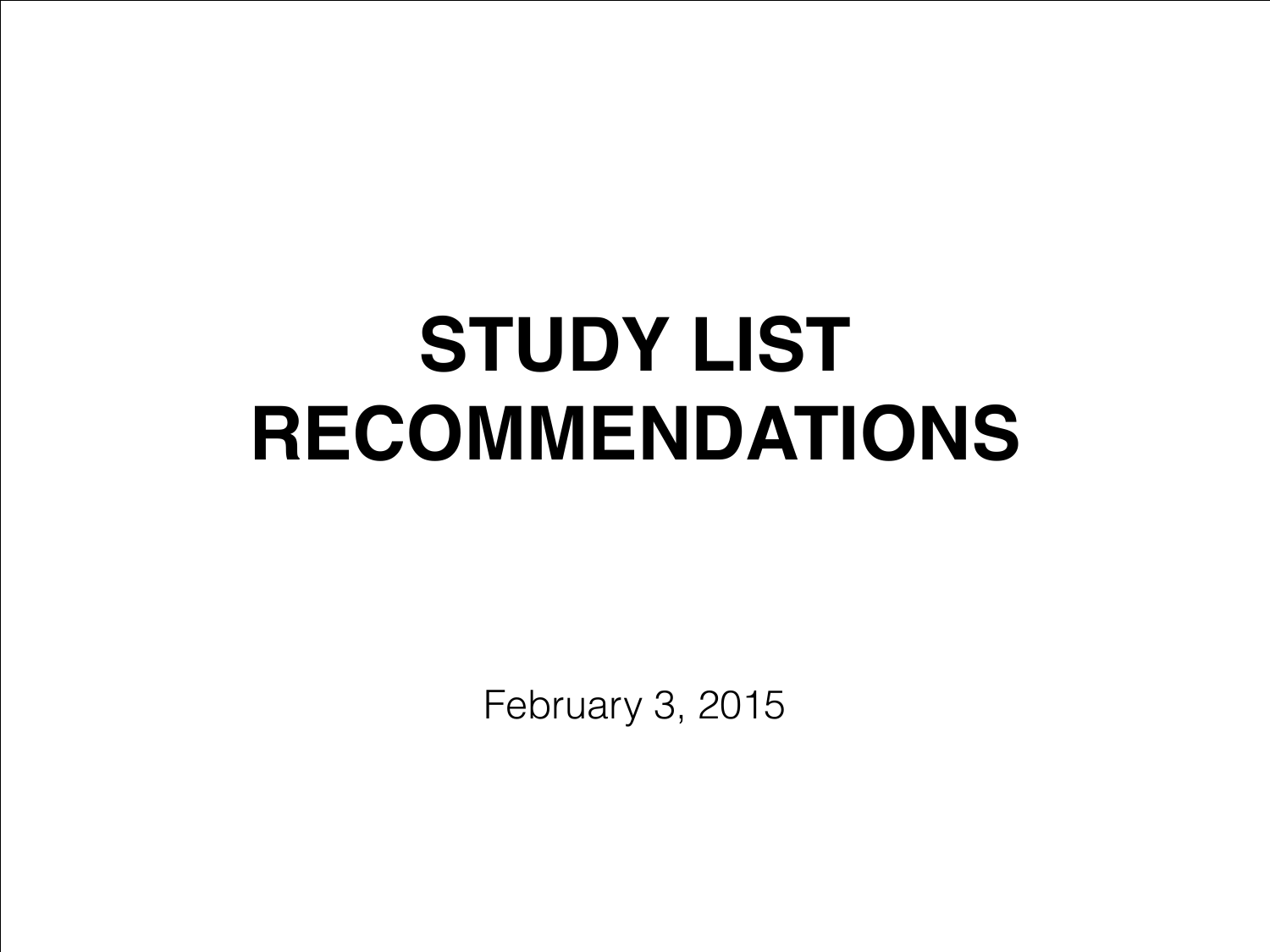# **Annual Population Analysis Committee Review Procedures**

December to December Study Cycle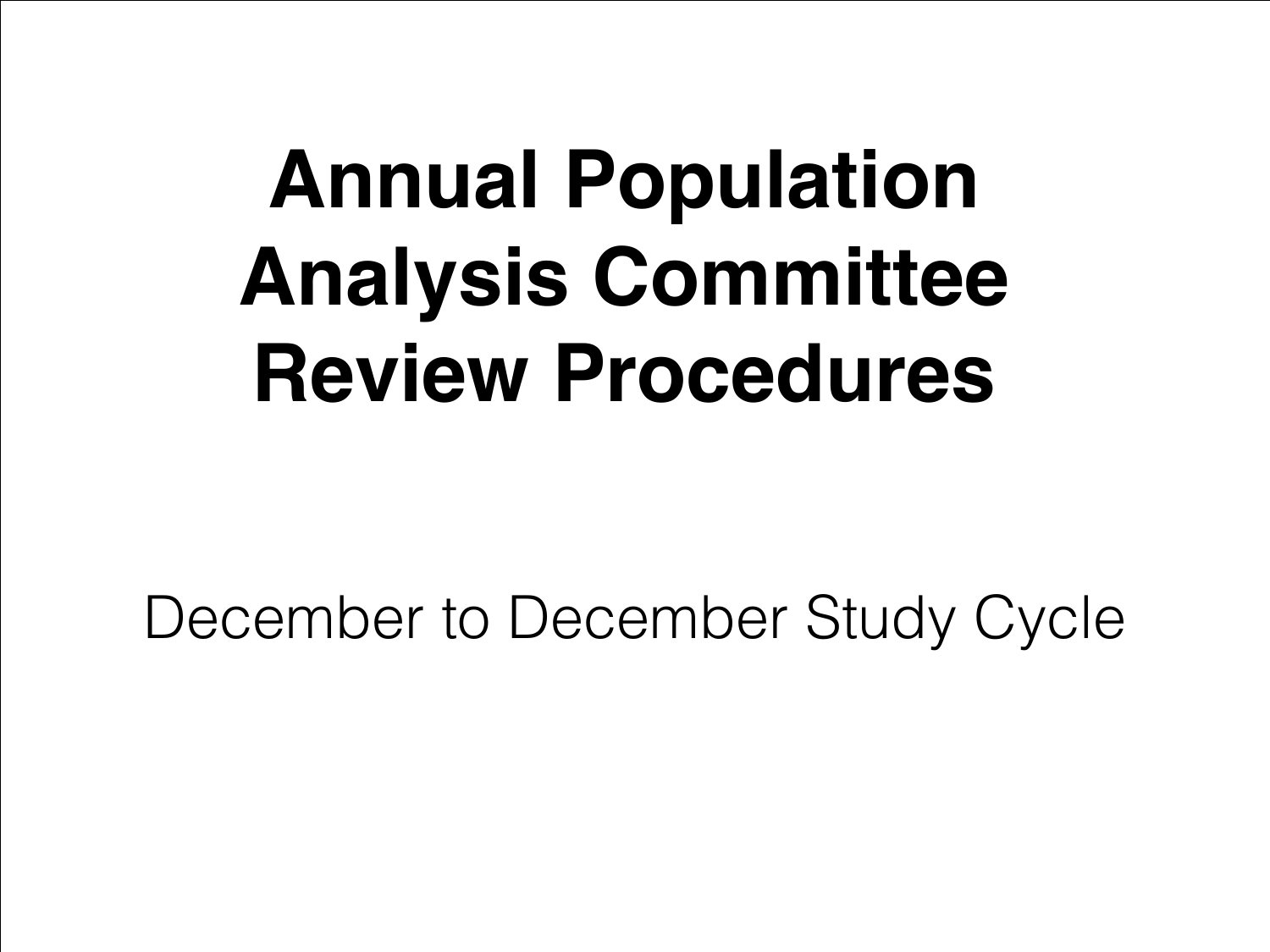### **December - February**

Gather information, ideas and suggestions for potential boundary studies - vet through the PAC

## **February**

Present to the Board of Education for consideration a new boundary study list

## **February thru June**

Meet with school committees and study needs, wants, possible impacts & benefits and potential solutions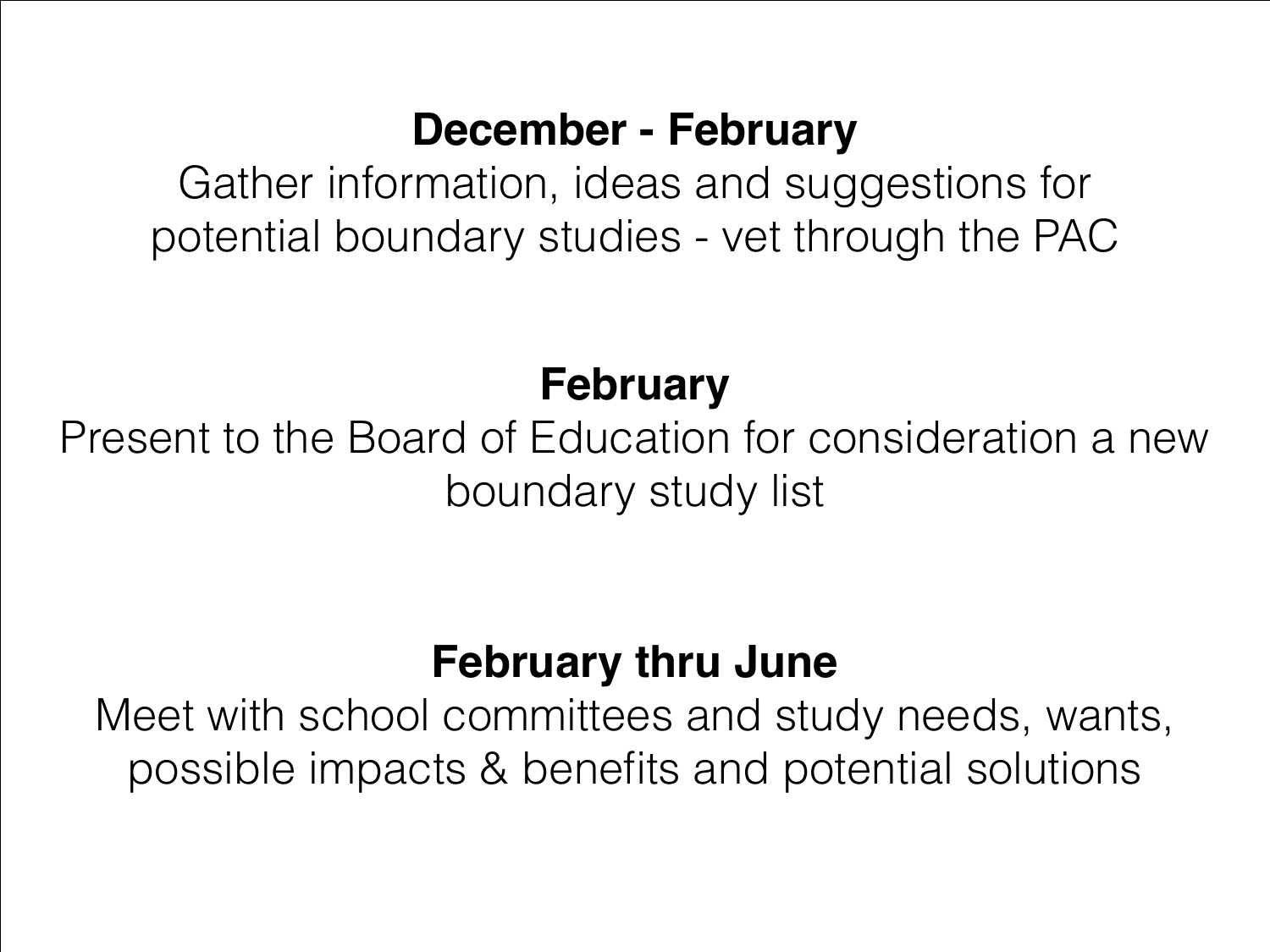#### **June**

Population Analysis Committee presents an initial report to the Board in a study session, based upon department review and school committee feedback

### **June - August**

Potential Solutions are refined based on Board input and these solutions are presented to school committees for further consideration

## **September**

Population Analysis Committee submits recommendations for public open house meetings

### **October - December**

Based on Board guidance, the PAC refines solutions and gives final recommendations to The Board as a second reading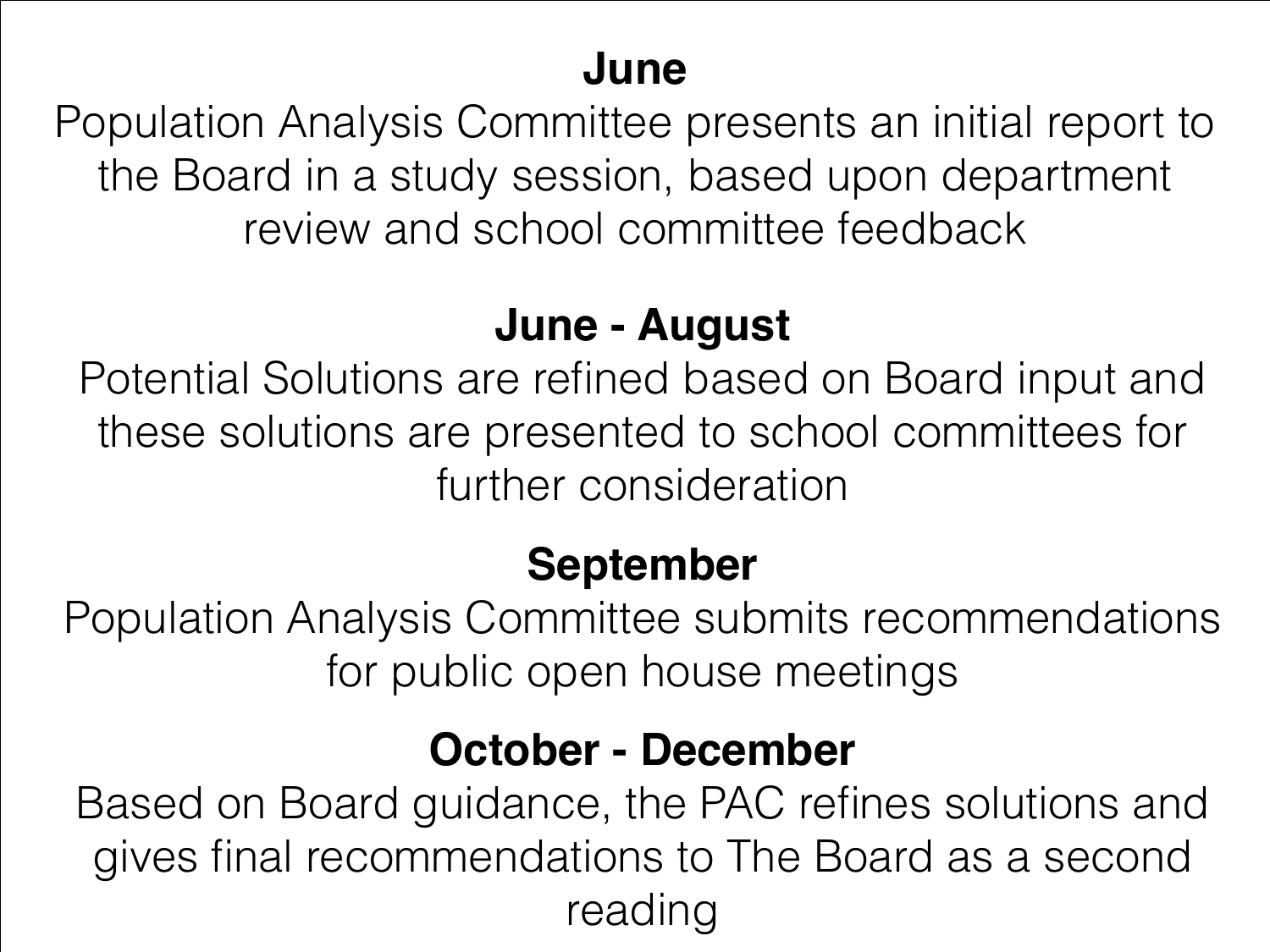#### **Arcadia Elementary Feeder Pattern Study**

## **Cyprus Network Reconfiguration and Boundary Study**

#### **4800 West Corridor Boundary Study**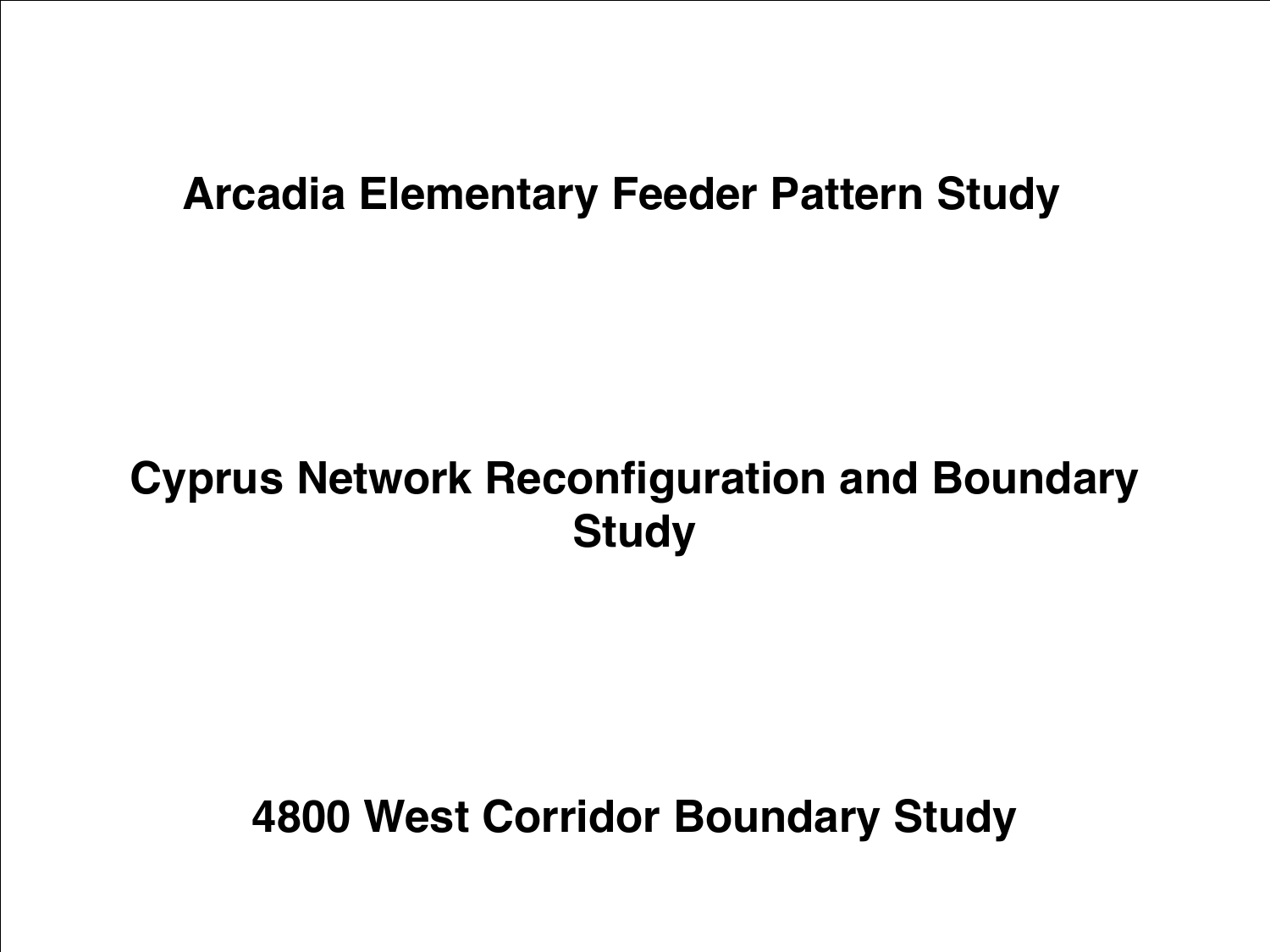# **Arcadia Elementary Feeder Pattern**

This proposal would have Arcadia Elementary students feed into Bennion Jr. and then Taylorsville High School *instead of*  Bonneville Jr. and Cottonwood High School

This change would create a net loss of approximately180 students for the Cottonwood Network and a corresponding net gain of 180 students for the Taylorsville Network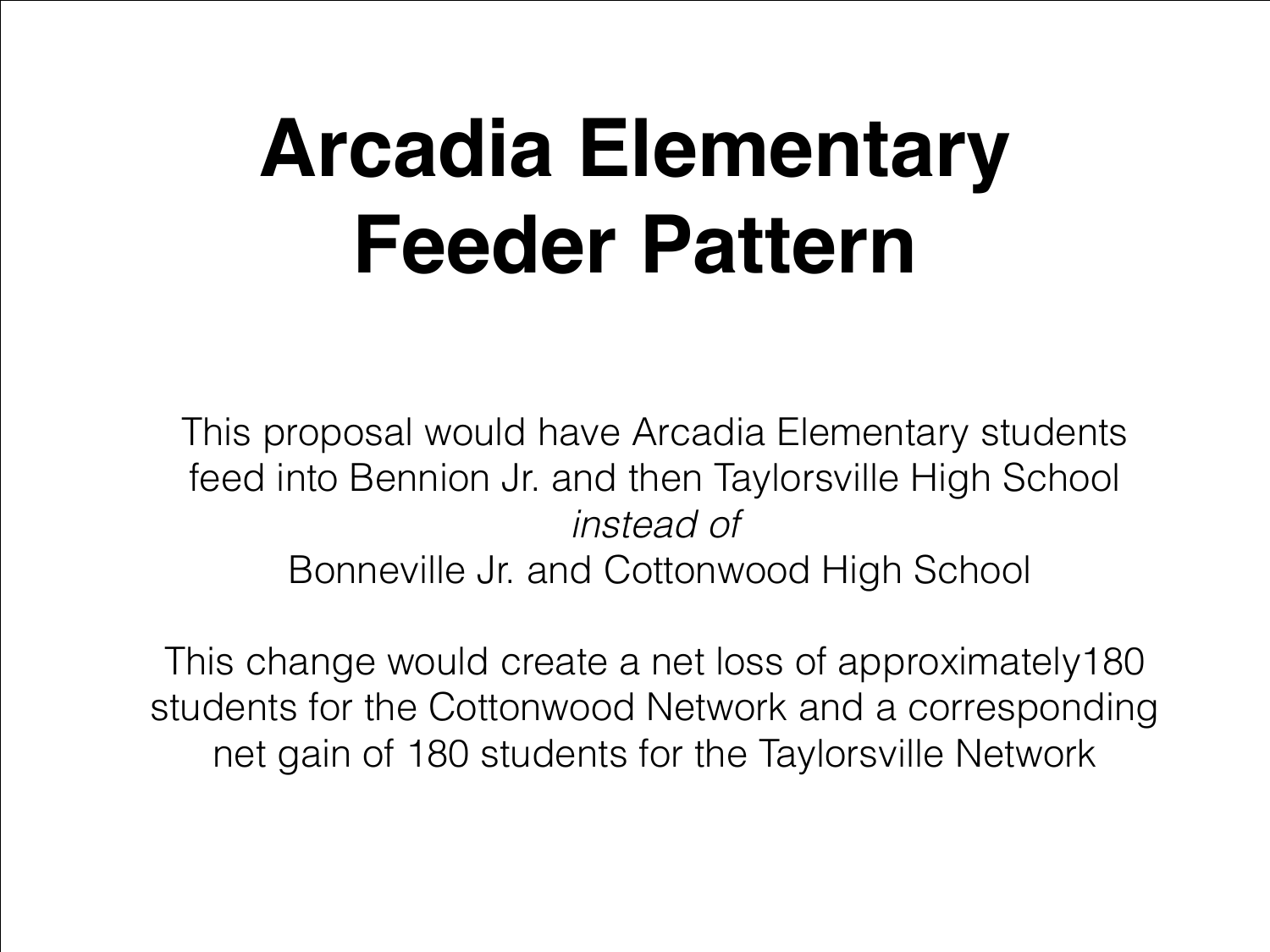# **Cyprus Network Reconfiguration** *and* **Boundary Study**

This study, initiated by the combined Cyprus Network,originally began as a 9th grade reconfiguration study. However, based on physical resources it has also developed into a boundary inquiry.

#### **This initial proposal considers:**

 9th-12th grade at an *extended Cyprus campus* that includes Brockbank Jr. High.

Matheson Jr. High would absorbing most of the 7-8 graders

 A potential boundary adjustment between Matheson Jr. and Hunter Jr.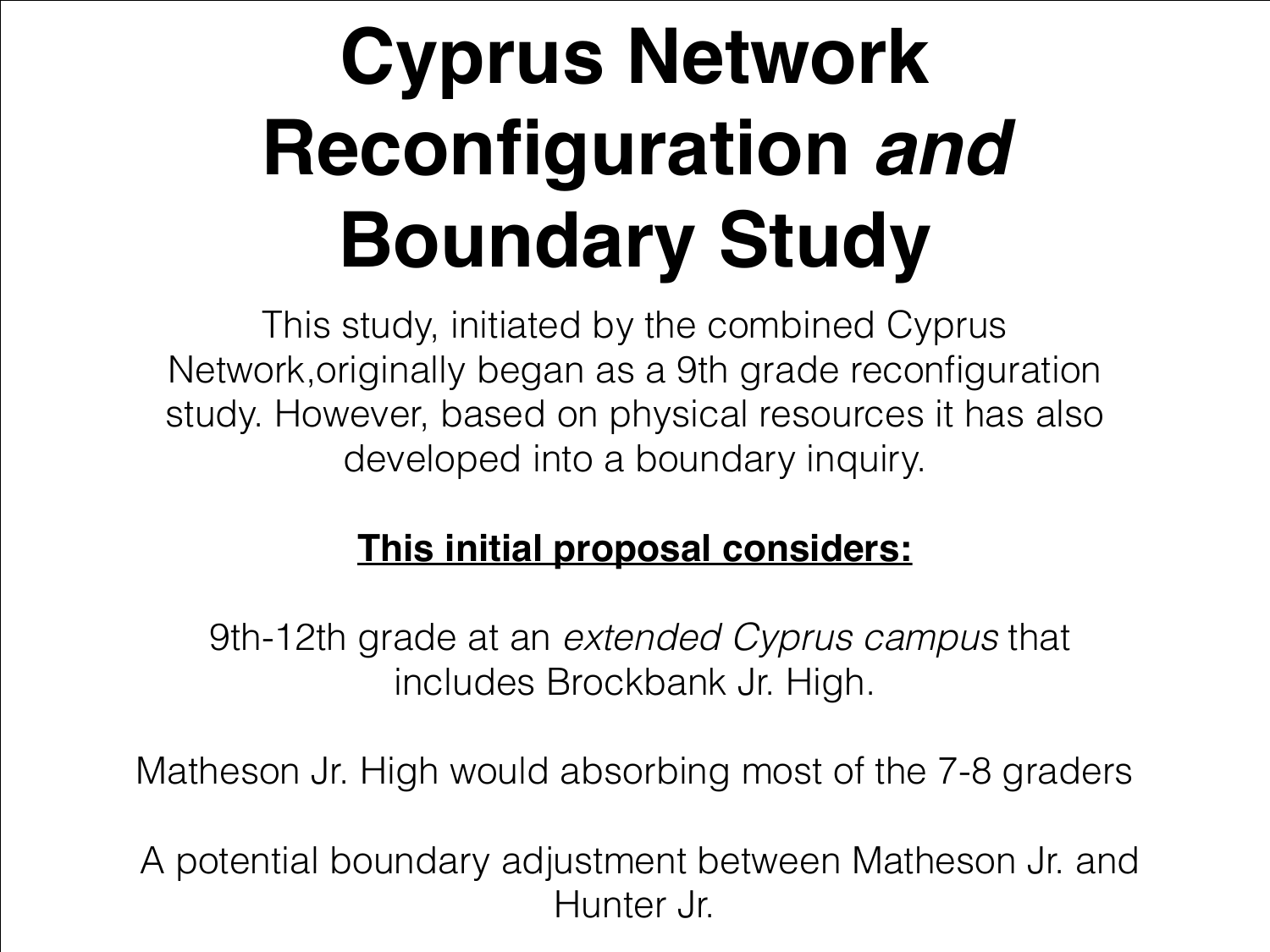# **4800 West Corridor Boundary Study**

Because of recent and future reconfigurations at high schools this study would consider balancing enrollment and transportation concerns among several west side Jr. Highs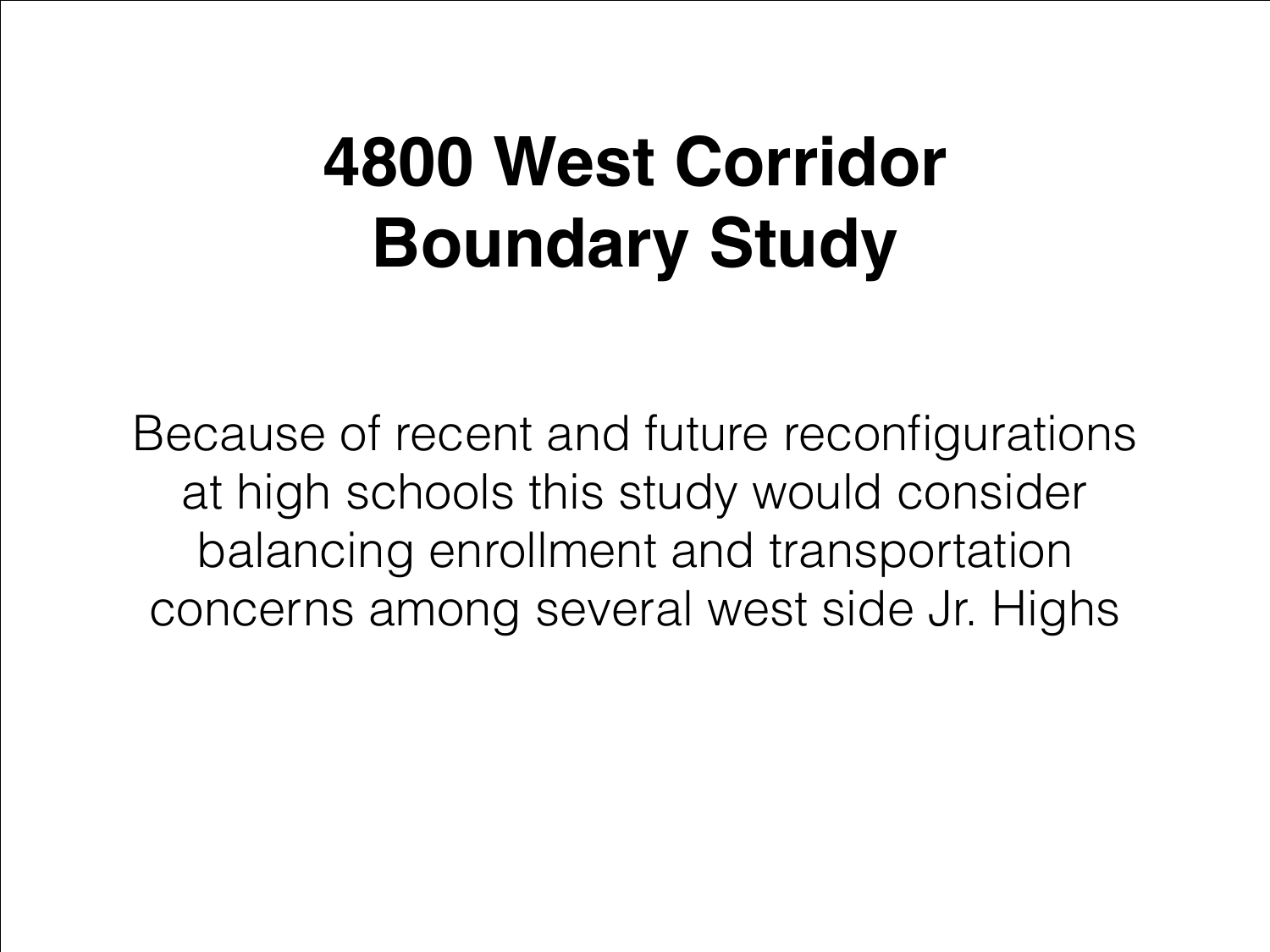